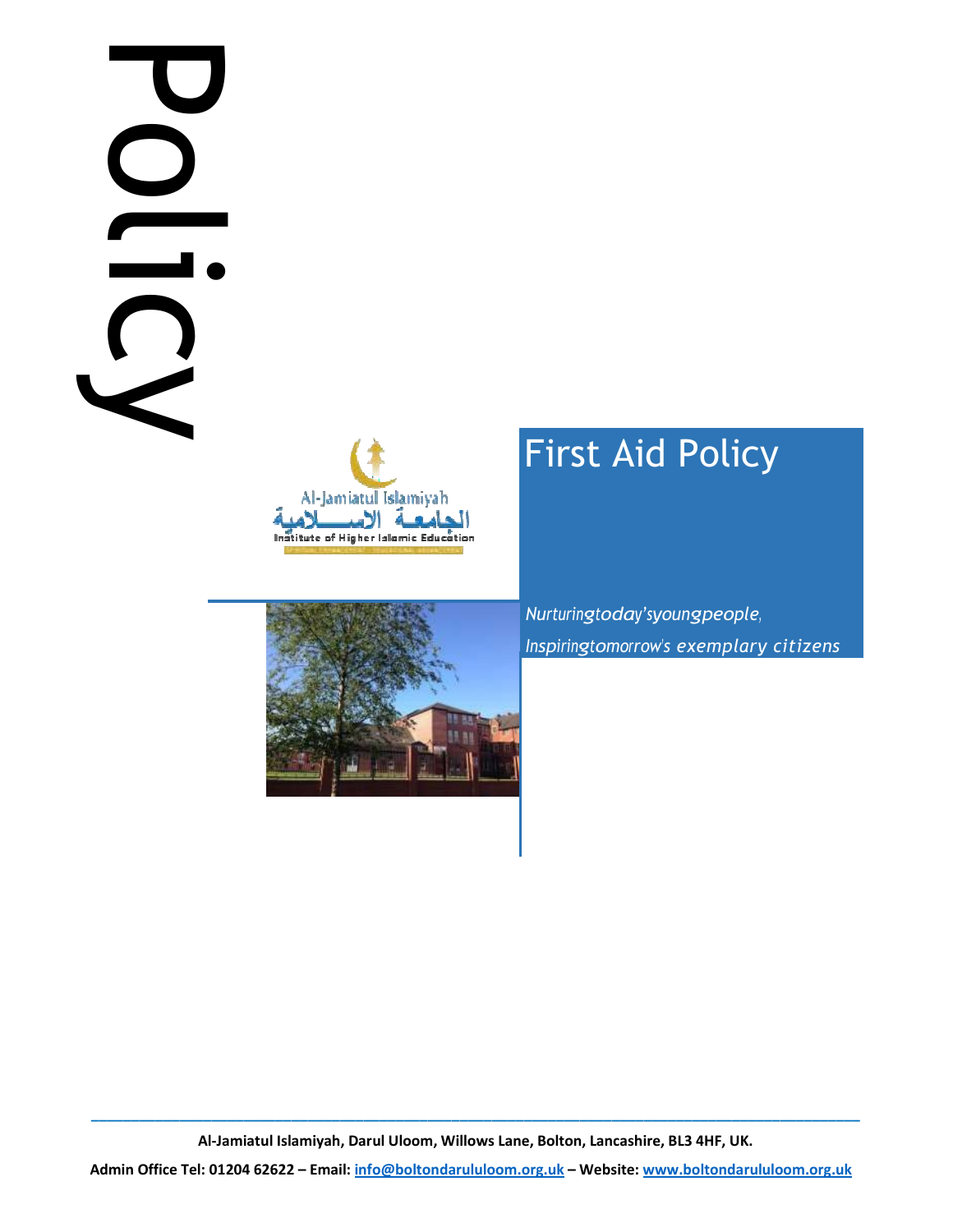## Document Control

| <b>Date of Last Review</b> | <b>APRIL 2022</b>                           |  |
|----------------------------|---------------------------------------------|--|
| <b>Reviewed By</b>         | <b>Trust board</b>                          |  |
| <b>Approved by</b>         | <b>Chair of Trustees' &amp; Trust Board</b> |  |
| <b>Review Period</b>       | 1 Year or as and when required              |  |
| <b>Version</b>             |                                             |  |
| <b>Date of Next Review</b> | <b>APRIL 2023</b>                           |  |

\_\_\_\_\_\_\_\_\_\_\_\_\_\_\_\_\_\_\_\_\_\_\_\_\_\_\_\_\_\_\_\_\_\_\_\_\_\_\_\_\_\_\_\_\_\_\_\_\_\_\_\_\_\_\_\_\_\_\_\_\_\_\_\_\_\_\_\_\_\_\_\_\_\_\_\_\_\_\_\_\_\_\_\_\_\_\_\_\_\_\_\_\_\_\_\_\_\_\_\_\_\_\_\_\_\_\_\_\_\_\_\_\_\_\_\_\_\_\_\_\_\_\_\_\_\_\_\_\_\_\_\_\_\_\_\_\_\_\_\_\_\_\_\_\_\_\_\_\_\_\_\_\_\_\_\_\_\_\_\_\_\_\_\_\_\_\_\_\_\_\_\_\_\_\_\_\_\_\_\_\_\_\_\_\_\_\_\_\_\_\_\_\_\_\_\_\_\_\_\_\_\_\_\_\_\_\_\_\_\_\_\_\_\_\_\_\_\_\_\_\_\_\_\_\_\_\_\_\_\_\_\_\_\_\_\_\_\_\_\_\_\_\_\_\_\_\_\_\_\_\_\_\_\_\_\_\_\_\_\_\_\_\_\_\_\_\_\_\_\_\_\_\_\_\_\_\_\_\_\_\_\_\_\_\_\_\_\_\_\_\_\_\_\_\_\_\_\_\_\_\_\_\_\_\_\_\_\_\_\_\_\_\_\_\_\_\_\_\_\_\_\_\_\_\_\_\_\_\_\_\_\_\_\_\_\_\_\_\_\_\_\_\_\_\_\_\_\_\_\_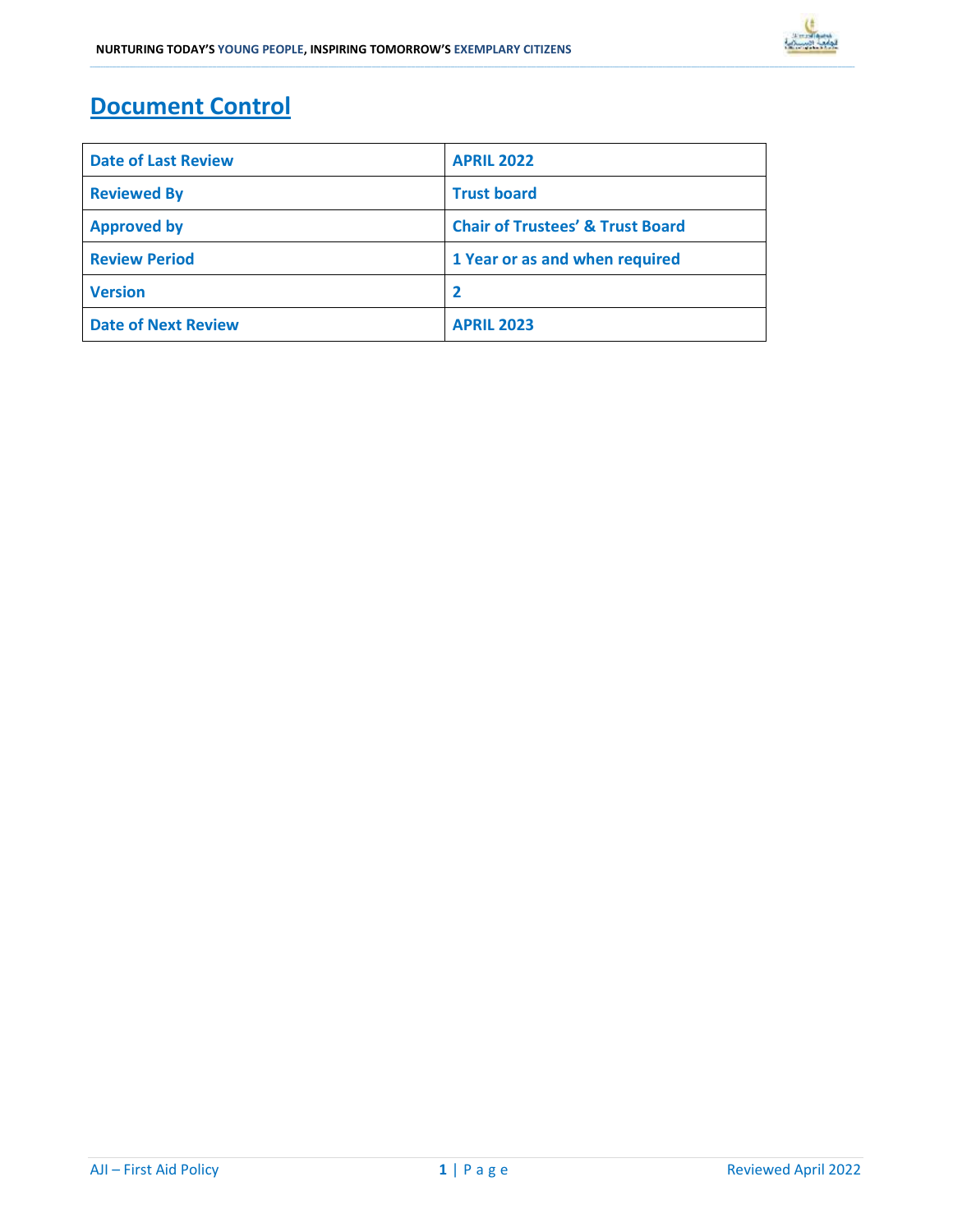

### **Contents**

| <b>SECTION 1</b> | <b>POLICY STATEMENT</b>        | <b>PAGE 3</b> |
|------------------|--------------------------------|---------------|
| <b>SECTION 2</b> | <b>AREAS OF RESPONSIBILITY</b> | <b>PAGE 3</b> |

\_\_\_\_\_\_\_\_\_\_\_\_\_\_\_\_\_\_\_\_\_\_\_\_\_\_\_\_\_\_\_\_\_\_\_\_\_\_\_\_\_\_\_\_\_\_\_\_\_\_\_\_\_\_\_\_\_\_\_\_\_\_\_\_\_\_\_\_\_\_\_\_\_\_\_\_\_\_\_\_\_\_\_\_\_\_\_\_\_\_\_\_\_\_\_\_\_\_\_\_\_\_\_\_\_\_\_\_\_\_\_\_\_\_\_\_\_\_\_\_\_\_\_\_\_\_\_\_\_\_\_\_\_\_\_\_\_\_\_\_\_\_\_\_\_\_\_\_\_\_\_\_\_\_\_\_\_\_\_\_\_\_\_\_\_\_\_\_\_\_\_\_\_\_\_\_\_\_\_\_\_\_\_\_\_\_\_\_\_\_\_\_\_\_\_\_\_\_\_\_\_\_\_\_\_\_\_\_\_\_\_\_\_\_\_\_\_\_\_\_\_\_\_\_\_\_\_\_\_\_\_\_\_\_\_\_\_\_\_\_\_\_\_\_\_\_\_\_\_\_\_\_\_\_\_\_\_\_\_\_\_\_\_\_\_\_\_\_\_\_\_\_\_\_\_\_\_\_\_\_\_\_\_\_\_\_\_\_\_\_\_\_\_\_\_\_\_\_\_\_\_\_\_\_\_\_\_\_\_\_\_\_\_\_\_\_\_\_\_\_\_\_\_\_\_\_\_\_\_\_\_\_\_\_\_\_\_\_\_\_\_\_\_\_\_\_\_\_\_\_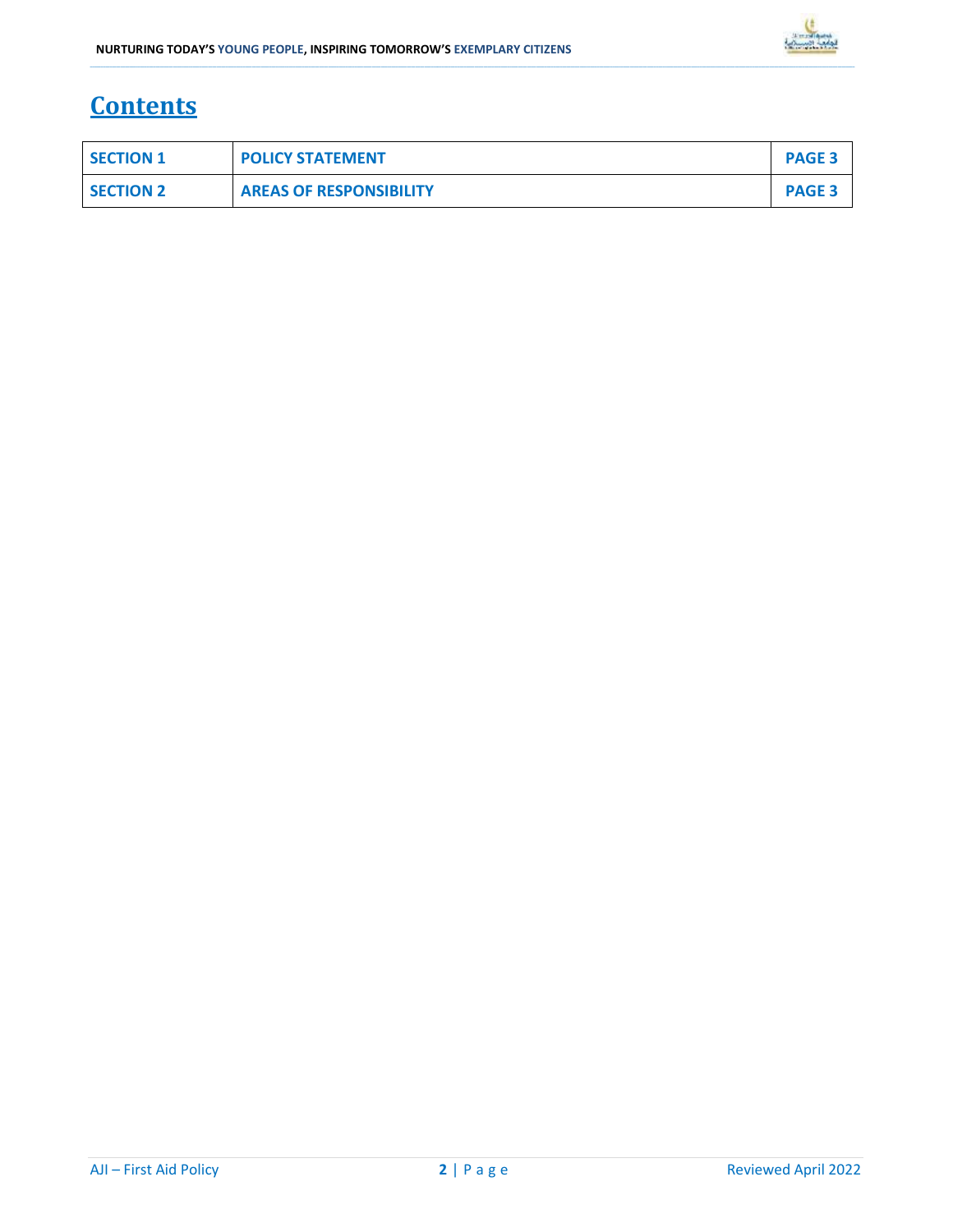

### SECTION 1 – POLICY STATEMENT

\_\_\_\_\_\_\_\_\_\_\_\_\_\_\_\_\_\_\_\_\_\_\_\_\_\_\_\_\_\_\_\_\_\_\_\_\_\_\_\_\_\_\_\_\_\_\_\_\_\_\_\_\_\_\_\_\_\_\_\_\_\_\_\_\_\_\_\_\_\_\_\_\_\_\_\_\_\_\_\_\_\_\_\_\_\_\_\_\_\_\_\_\_\_\_\_\_\_\_\_\_\_\_\_\_\_\_\_\_\_\_\_\_\_\_\_\_\_\_\_\_\_\_\_\_\_\_\_\_\_\_\_\_\_\_\_\_\_\_\_\_\_\_\_\_\_\_\_\_\_\_\_\_\_\_\_\_\_\_\_\_\_\_\_\_\_\_\_\_\_\_\_\_\_\_\_\_\_\_\_\_\_\_\_\_\_\_\_\_\_\_\_\_\_\_\_\_\_\_\_\_\_\_\_\_\_\_\_\_\_\_\_\_\_\_\_\_\_\_\_\_\_\_\_\_\_\_\_\_\_\_\_\_\_\_\_\_\_\_\_\_\_\_\_\_\_\_\_\_\_\_\_\_\_\_\_\_\_\_\_\_\_\_\_\_\_\_\_\_\_\_\_\_\_\_\_\_\_\_\_\_\_\_\_\_\_\_\_\_\_\_\_\_\_\_\_\_\_\_\_\_\_\_\_\_\_\_\_\_\_\_\_\_\_\_\_\_\_\_\_\_\_\_\_\_\_\_\_\_\_\_\_\_\_\_\_\_\_\_\_\_\_\_\_\_\_\_\_\_\_

The purpose of this policy is to ensure that every pupil, member of staff and visitor at AJI is taken care of in the event of an accident, major or minor.

AJI will ensure that all members of the school community are aware of the support available in case of an accident and the first aid system that is in place.

We will also raise awareness of the health and safety issues within the school, and on school trips, in order to combat potential dangers and prevent accidents.

We will provide effective first aid cover for all pupils, members of staff and visitors.

### SECTION 2 – AREAS OF RESPONSIBILITY

### First Aiders will:

- Ensure that their qualifications are always up to date.
- Ensure that first aid cover is available throughout the working hours of the school week.
- Always attend a casualty when requested to do so and treat the casualty to the best of their ability, in the safest way possible. This includes wearing gloves where any loss of blood or body fluid is evident, and calling for help from other First Aiders or the Emergency Services.
- Ensure that their portable first aid kits are adequately stocked and always to hand (in the Main Office and other designated areas).
- Insist that anycasualty who has sustained a significant head injury is seen by professionals at the hospital; either by sending them directly to hospital or, in the case of local pupils, asking their parents to pick them up and take them there. Parents should be made aware of all head injuries as soon as possible.
- Ensure that a pupil who is sent to hospital by ambulance is:
	- o Accompanied in the ambulance at the request of paramedics, or
	- $\circ$  Followed to a hospital by a member of staff to act in loco parentis, if a relative cannot be contacted, or
	- o Met at the hospital by a relative.

The First Aider need not send a member of staff in order to accompany the casualty to hospital, as long as the person sent is responsible and appropriate.

• Liaise with the Head of School/Madrasah if the casualty is a teacher, to ensure that their lessons are covered.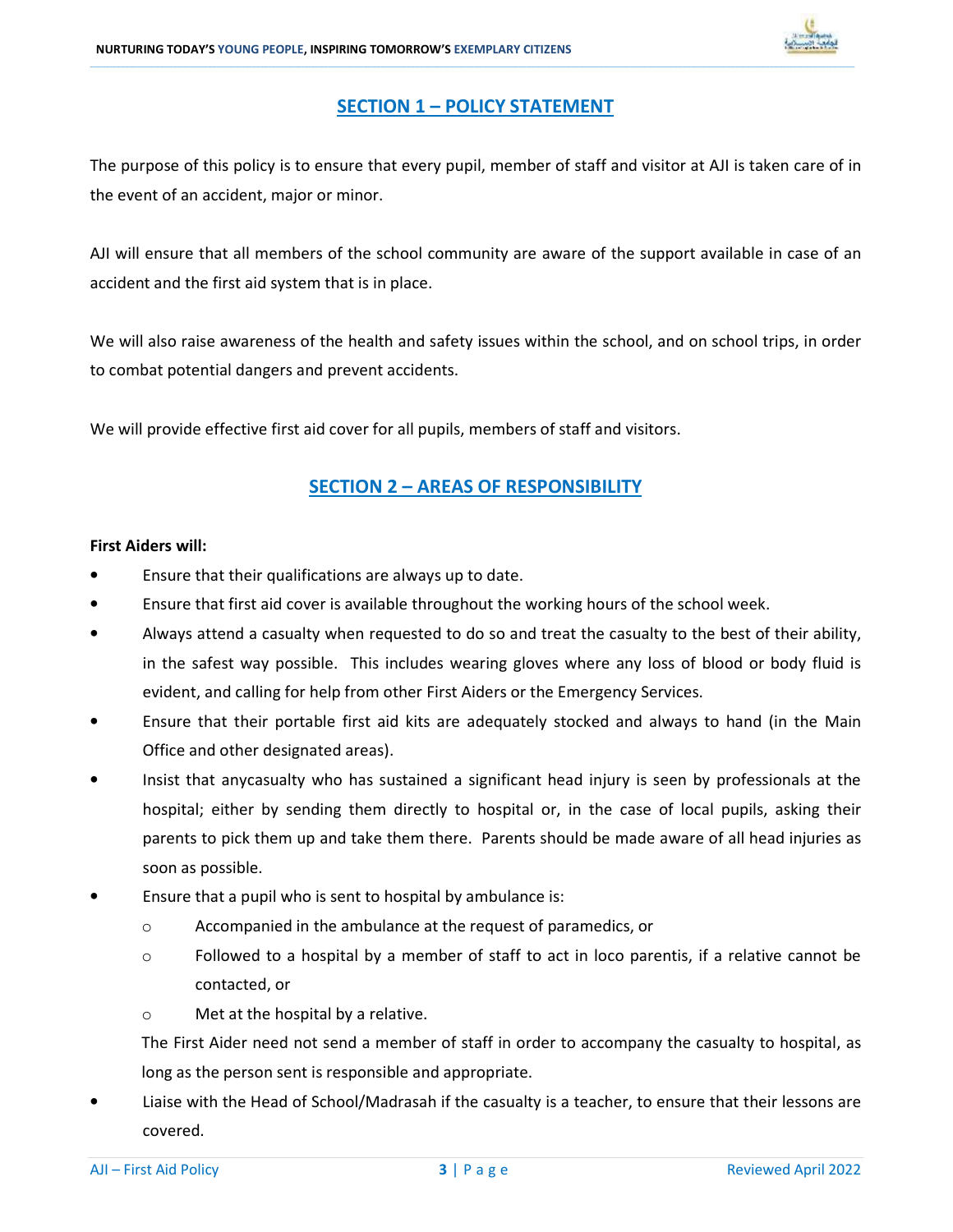

• Record the details of any pupil/member of staff attended to (including the nature of the injury, and any treatment given) in the relevant Accident Book.

\_\_\_\_\_\_\_\_\_\_\_\_\_\_\_\_\_\_\_\_\_\_\_\_\_\_\_\_\_\_\_\_\_\_\_\_\_\_\_\_\_\_\_\_\_\_\_\_\_\_\_\_\_\_\_\_\_\_\_\_\_\_\_\_\_\_\_\_\_\_\_\_\_\_\_\_\_\_\_\_\_\_\_\_\_\_\_\_\_\_\_\_\_\_\_\_\_\_\_\_\_\_\_\_\_\_\_\_\_\_\_\_\_\_\_\_\_\_\_\_\_\_\_\_\_\_\_\_\_\_\_\_\_\_\_\_\_\_\_\_\_\_\_\_\_\_\_\_\_\_\_\_\_\_\_\_\_\_\_\_\_\_\_\_\_\_\_\_\_\_\_\_\_\_\_\_\_\_\_\_\_\_\_\_\_\_\_\_\_\_\_\_\_\_\_\_\_\_\_\_\_\_\_\_\_\_\_\_\_\_\_\_\_\_\_\_\_\_\_\_\_\_\_\_\_\_\_\_\_\_\_\_\_\_\_\_\_\_\_\_\_\_\_\_\_\_\_\_\_\_\_\_\_\_\_\_\_\_\_\_\_\_\_\_\_\_\_\_\_\_\_\_\_\_\_\_\_\_\_\_\_\_\_\_\_\_\_\_\_\_\_\_\_\_\_\_\_\_\_\_\_\_\_\_\_\_\_\_\_\_\_\_\_\_\_\_\_\_\_\_\_\_\_\_\_\_\_\_\_\_\_\_\_\_\_\_\_\_\_\_\_\_\_\_\_\_\_\_\_\_

• Ensure that the AJI's Clinical Waste Policy is adhered to in relation to blood and other body fluids. The names of the designated First Aiders will be displayed around the school in the corridors, and on main notice board.

### The Head teacher will:

- Ensure that all new members of staff are made aware of first aid procedures in place.
- Always obtain the history of any pupil who is not feeling well, particularly in the cases of headaches, to ensure that the cause is not a previous injury.
- Refer pupils to a First Aider for examination, if an injury seems to have caused a persistent problem.
- Provide the First Aid Team with a list of pupils who are known to have any serious illness or allergy (including asthma, diabetes, or epilepsy) at the start of each academic year.
- Maintain a file of up-to-date Medical Consent Forms for every pupil in each year, and ensure that these are readily available for staff responsible for school trips/outings.

### Office personnel will:

- Call for a qualified First Aider to treat any injured pupil, unless they are First Aiders themselves.
- Support the First Aiders in calling for an ambulance or contacting relatives in an emergency.
- Send pupils who simply do not feel well to a Medical Officer.
- Not administer painkillers, such as Paracetamol, or other un-prescribed medicines.

### Teachers will:

- Familiarise themselves with the first aid procedures in operation, and ensure that they know who the current First Aiders are.
- Ensure that their pupils are aware of the procedures in operation.
- Be aware of the specific medical details of individual pupils when publicised by the Heads of Year.
- Never move a casualty until they have been assessed by a qualified First Aider, unless the casualty is in immediate danger.
- Ask office personnel for help in case of an accident/other emergency, either by phoning the Main Office or sending a responsible person to deliver the message. In the latter circumstance, the messenger must be aware of the precise location of the casualty, and confirmation of message receipt should be sought if possible.
- Reassure, but never treat a casualty, unless they have a valid Emergency Aid in Schools Certificate or know the correct procedures (in which case they can initiate emergency aid or simple airway-